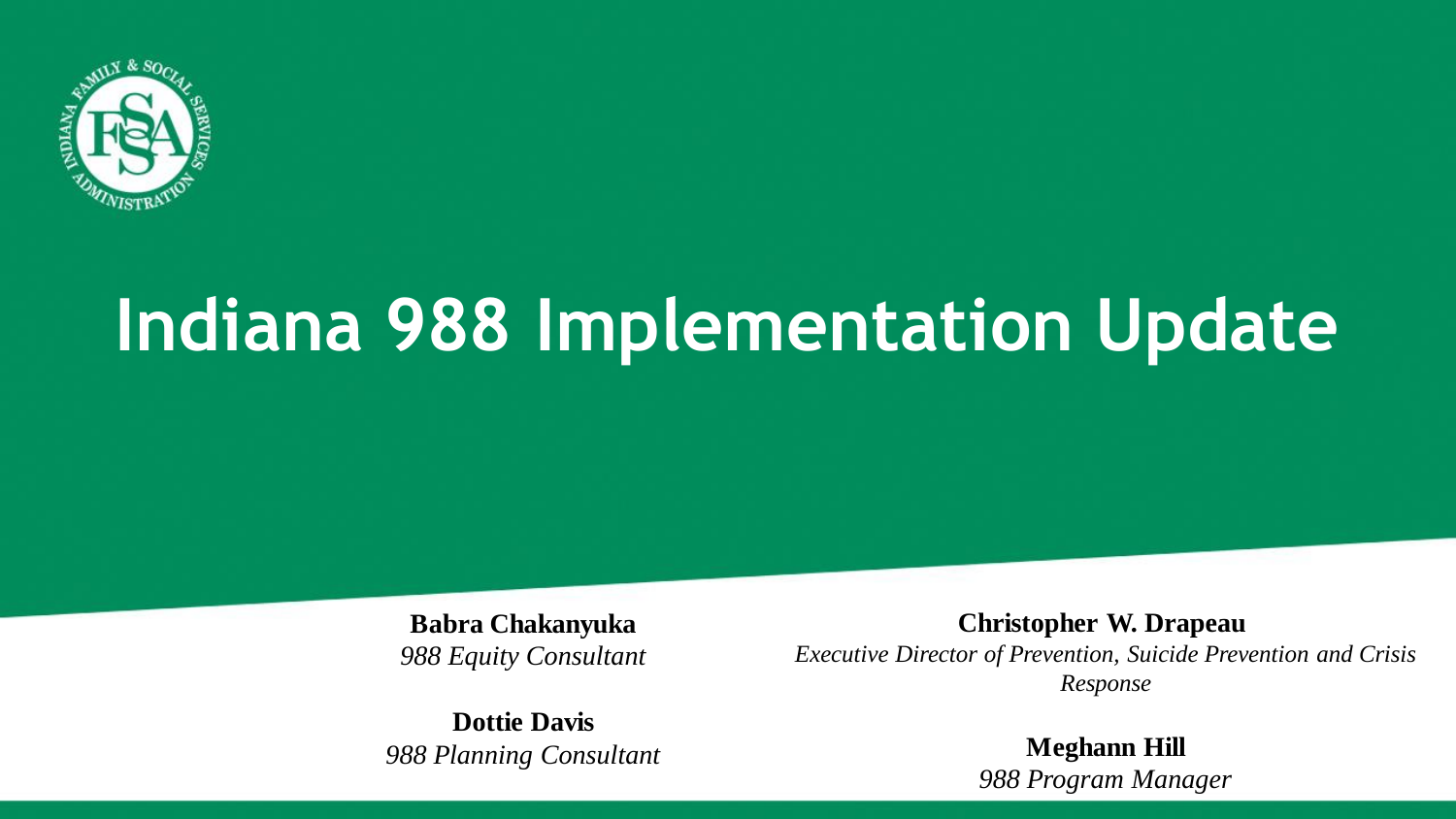### **What is 9-8-8? We're Just Talking about a New Suicide Prevention Crisis Line, Right?**

"9-8-8 is designated as the universal telephone number within the United States for the purpose of the **national suicide prevention and mental health crisis hotline system**"

"Beginning July 16, 2022, 988 will be the new three-digit dialing code connecting people to the existing National Suicide Prevention Lifeline, where compassionate, accessible care and support is available for anyone experiencing mental health-related distress—**whether that is thoughts of suicide, mental health or substance use crisis, or any other kind of emotional distress**. People can also dial 988 if they are worried about a loved one who may need crisis support."





enate - Commerce, Science, and Transportatior

**Sponsor** Committees

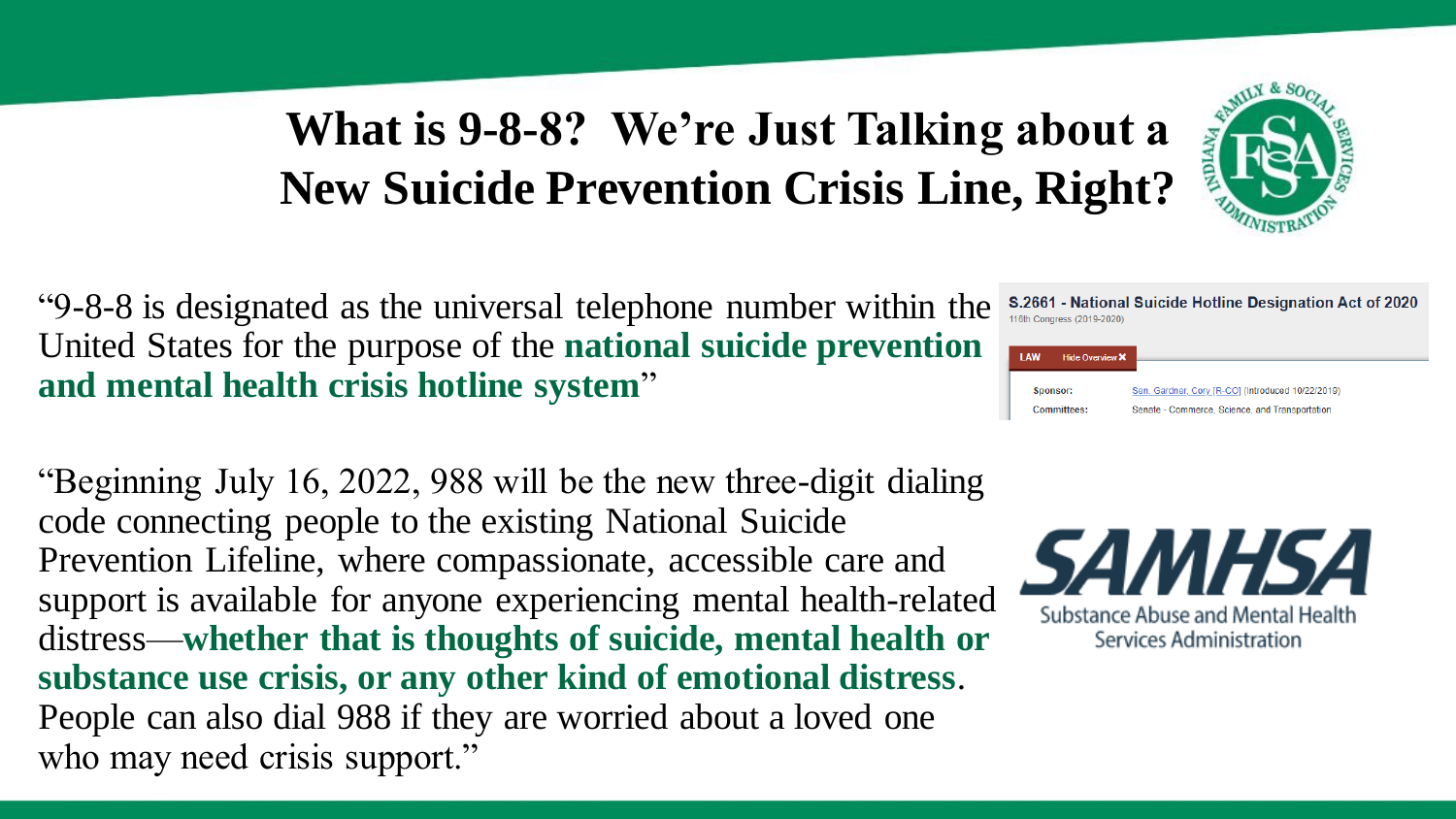### **What is 9-8-8 in Indiana?**



- "Specifies that the division of mental health and addiction (division) has primary oversight over suicide prevention and crisis services activities and coordination and designation of the 9-8-8 crisis hotline centers. Sets forth requirements to be designated as a 9-8-8 crisis hotline center. **Establishes the statewide 9-8-8 trust fund**."
- "**Not later than July 1, 2022**, the division may designate at least one (1) 9-8-8 crisis hotline center in Indiana to coordinate crisis intervention services and crisis care coordination to individuals accessing the **9-8-8 suicide prevention and behavioral health crisis hotline** (9-8-8 crisis hotline) from anywhere in Indiana twenty-four (24) hours a day, seven (7) days a week."
- Per the bill, **DMHA will have oversight over** 
	- $\blacksquare$  9-8-8 crisis hotline center(s)
	- **•** Crisis receiving and stabilization services
	- Mobile crisis teams

#### House Bill 1468 **Enrolled House Bill (H)** Authored by Rep. Steven Davisson. Co-Authored by Rep. Edward Clere, Rep. Brad Barrett, Rep. Rita Fleming. Sponsored by Sen. Michael Crider, Sen. Ed Charbonneau, Sen. Vaneta Becker, Sen. Ronald Grooms, Sen. Jon Ford, Sen. Lonni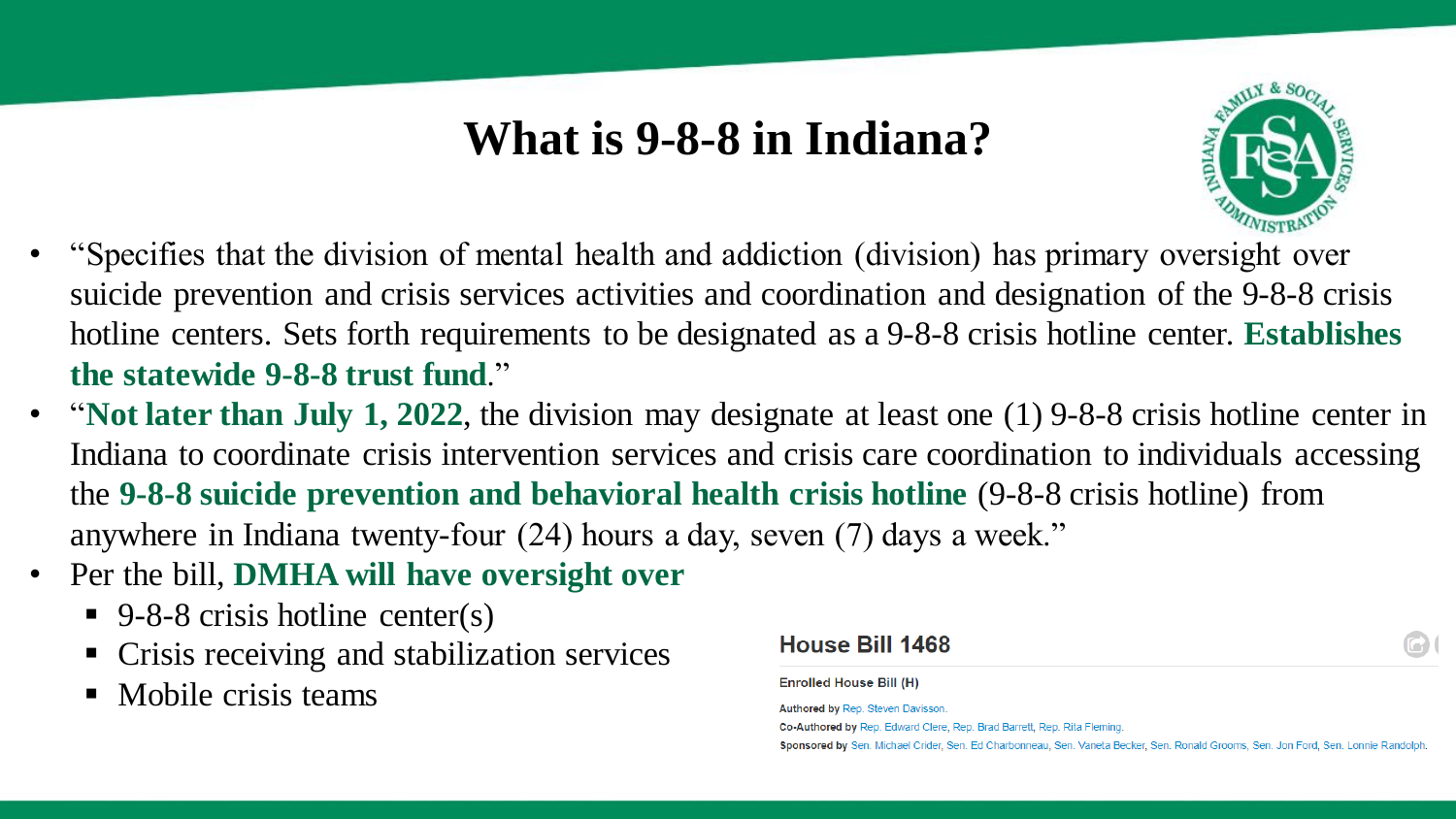### **What is 9-8-8 in Indiana?**



- **The mobile crisis teams must include a peer certified by the division and at least one of the following**:
	- A behavioral health professional licensed under
	- An other behavioral health professional (OBHP) as defined in 440 IAC 11-1-12.
	- Emergency medical services personnel licensed under IC 16-31.
	- Law enforcement based co-responder behavioral health teams.
- **Crisis response services provided by a mobile crisis team must be provided under the supervision of**:
	- a behavioral health professional licensed under IC 25-23.6
	- a licensed physician or a licensed advance practice nurse or clinical nurse specialist.
- The supervision required under this subsection may be performed remotely.

#### House Bill 1222

#### **Enrolled House Bill (H)**

Authored by Rep. Cindy Ziemke. Co-Authored by Rep. Ann Vermilion, Rep. Julie Olthoff, Rep. Carolyn Jackson Sponsored by Sen. Michael Crider, Sen. Jon Ford.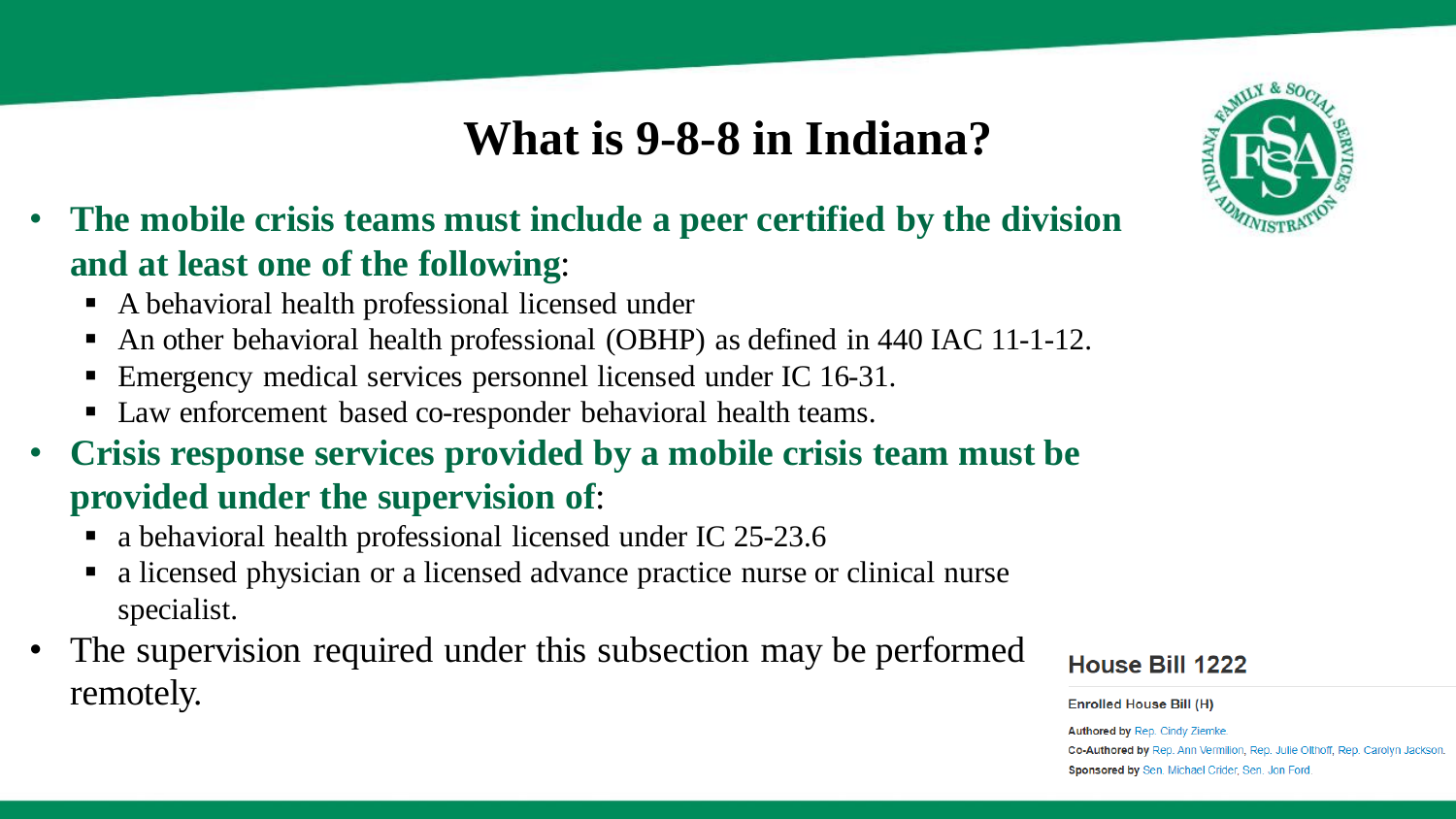### **988 is More than a Number: It's a Chance to Transform Crisis Care**



**Someone to Contact**

**E.S.** 

Statewide 988 Center(s)

#### **Someone to Respond**

157

Mobile Crisis Teams and Mobile Response and Stabilization Services



**A Safe Place for Help**

Subacute and Acute Crisis Stabilization **Centers** 

**A system capable of serving** *anyone, anytime, anywhere*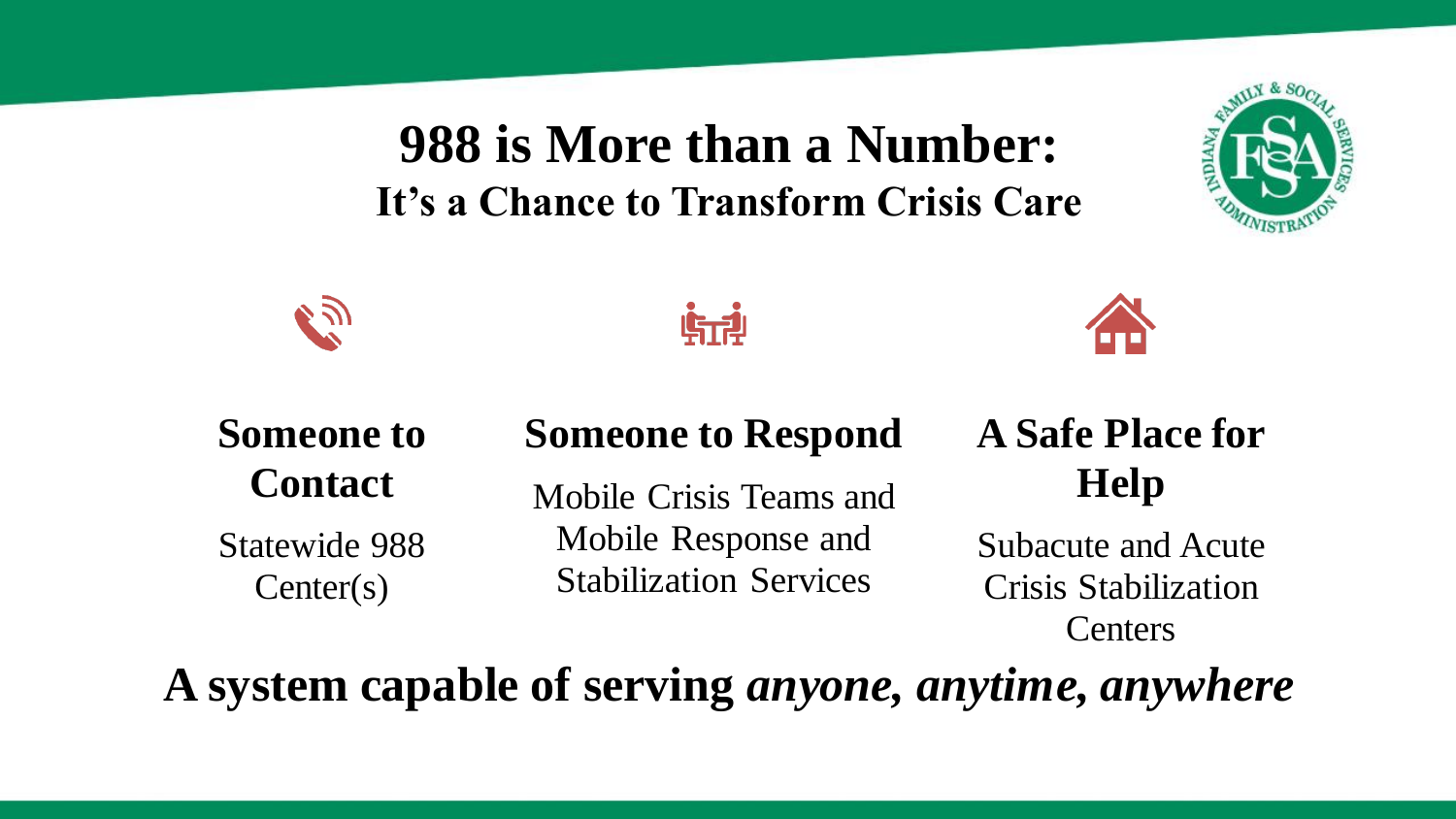**The 988 Centers function as**  *Care Traffic Control Centers* MILY & SO<sub>C</sub>

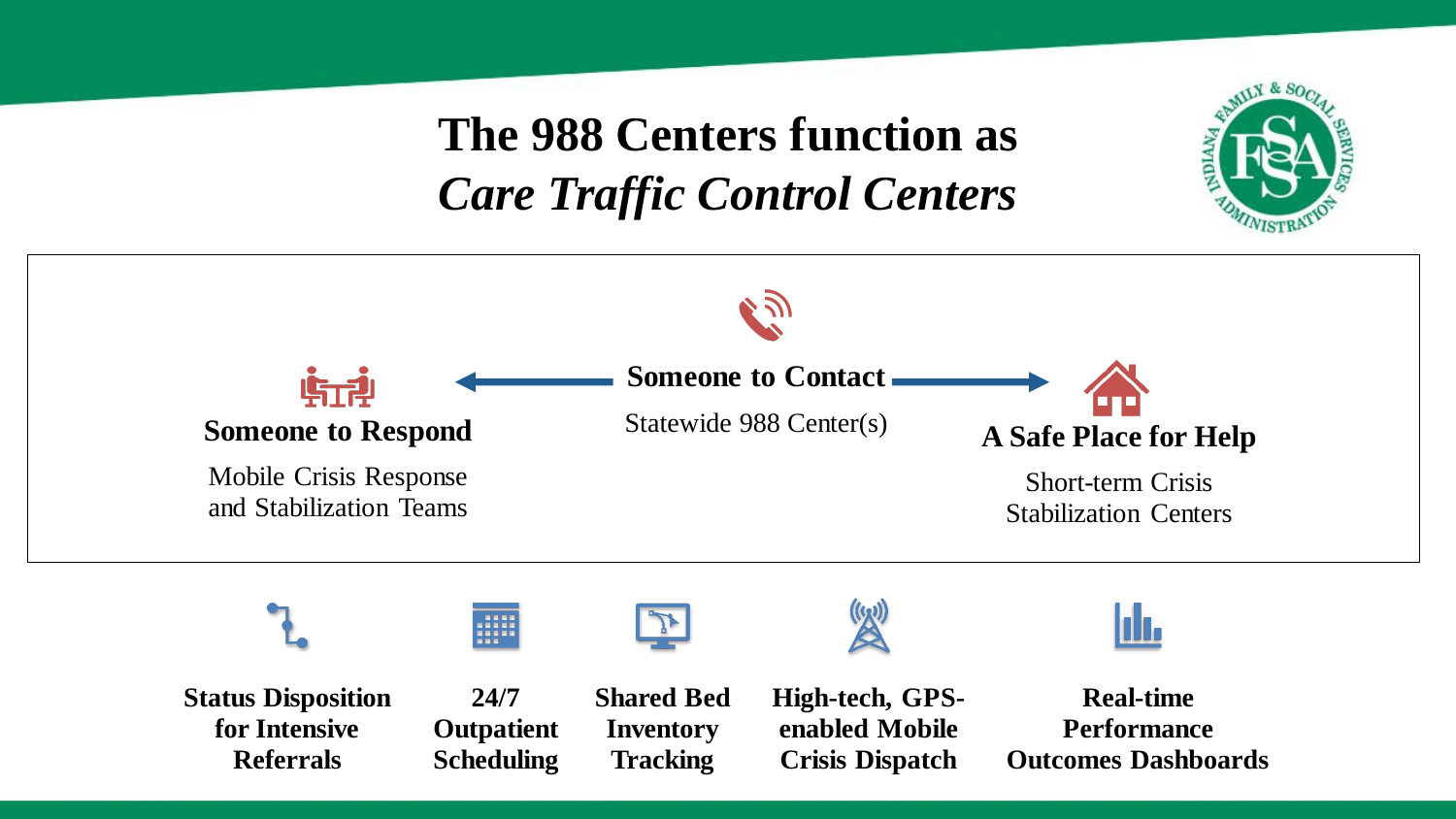### **A Crisis System that Works**

#### **Crisis System: Alignment of services toward a common goal**



Balfour ME, Hahn Stephenson A, Winsky J, & Goldman ML (2020). Cops, Clinicians, or Both? Collaborative Approaches to Responding to Behavioral Health Emergencies. Alexandria, VA: National Association of State Mental Health Program Directors. https://www.nasmhpd.org/sites/default/files/2020paper11.pdf

> *The above image is a reproduced slide from the April 2, 2021 Congressional Briefing: Mental Health is Not a Crime: How 988 and Crisis Services will Transform Care*



ines for Behavioral Health Crisis Care - A Best Practice Toolkit Knowledge Informing Transformation

National Guidelines for Behavioral Health Crisis Care **Best Practice Toolkit** 

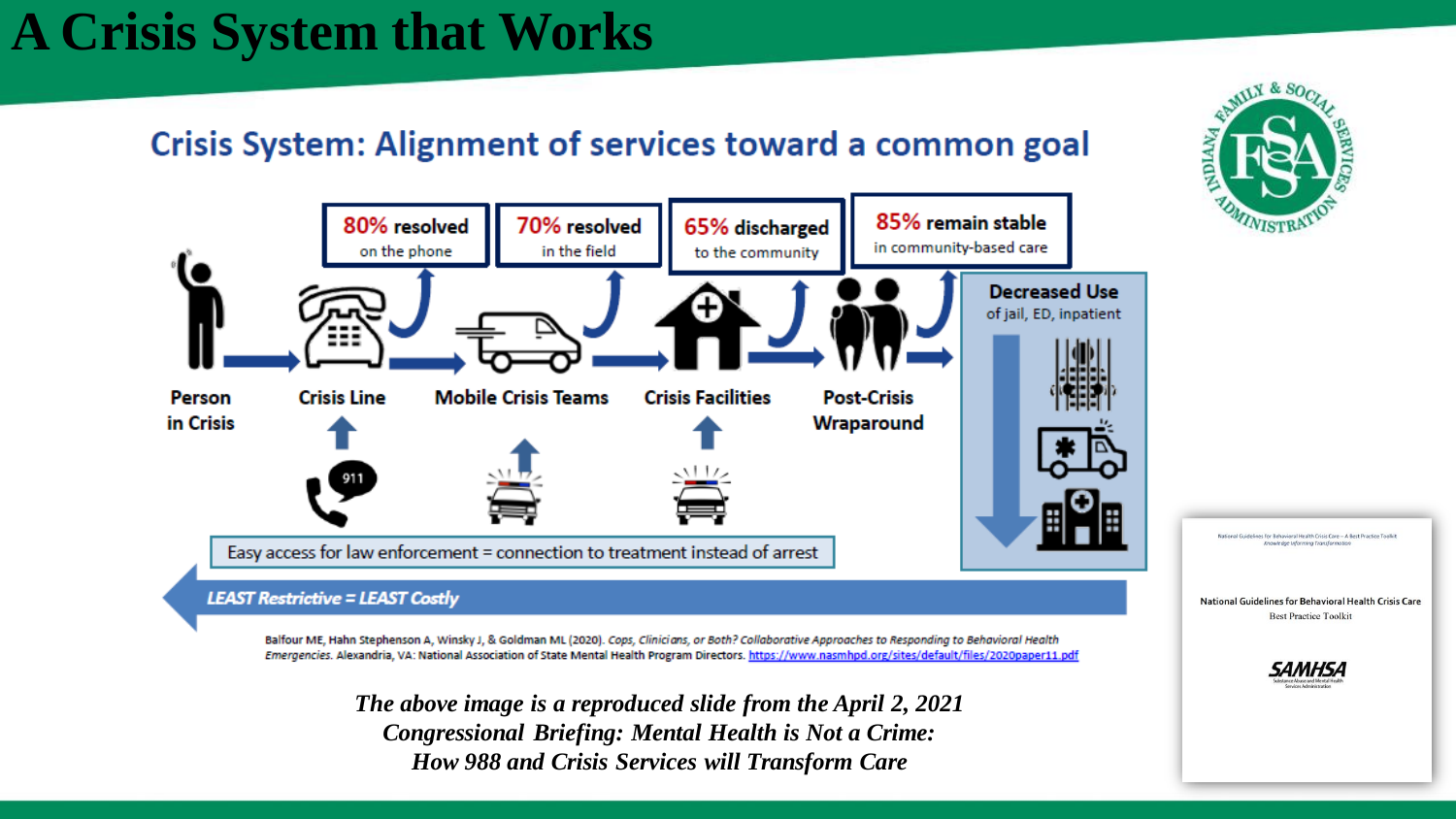### **Vision and Mission Statements for 9-8-8 (Indiana)**



#### **Vision**

•*Providing quick, competent, and nation-leading crisis response services for every Indiana resident* 

#### **Mission**

•*Creating a sustainable infrastructure that will fully coordinate crisis care for mental health, substance use, and suicidal crises*

#### **Applying a recovery orientation that includes:**

- *trauma-informed care,*
- *significant use of peer staff,*
- *person and family centered focus,*
- *collaboration with law enforcement,*
- *and a commitment to Zero suicide/suicide safer care and the safety of consumers and staff*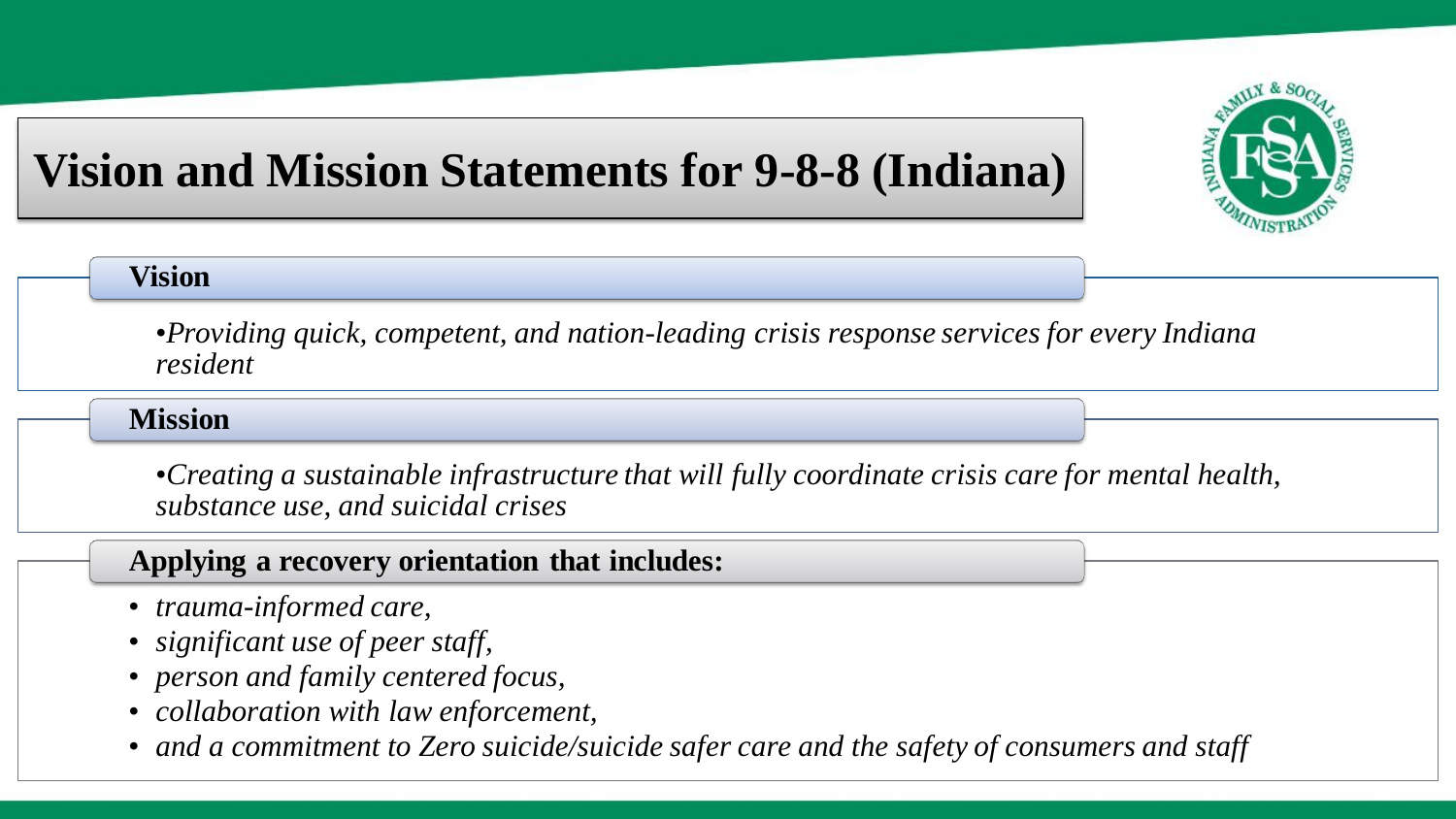### **Peers are the Key that unlocks the Potential of Crisis Care**



| <b>Common Themes in Elevated Stress</b><br><b>Response</b> | <b>Potential Ways to De-Stress Crisis Response</b> |
|------------------------------------------------------------|----------------------------------------------------|
| Threat of Social Evaluation (e.g., public speaking)        | Safety, Trustworthiness, Dignity and Respect       |
| <b>Lack of Control over Outcomes</b>                       | Collaboration, Empowerment, and Peer Support       |
| Unpredictability                                           | Information Sharing and Peer Support               |
| Perception of Things Getting Worse                         | Trustworthiness and Peer Support                   |
| No Frustration Outlets (e.g., hobby, exercise, etc.)       | Peers Connecting to Local Support Systems          |
| Low Social Support (e.g., rejection)                       | Peers Connecting to Local Support Systems          |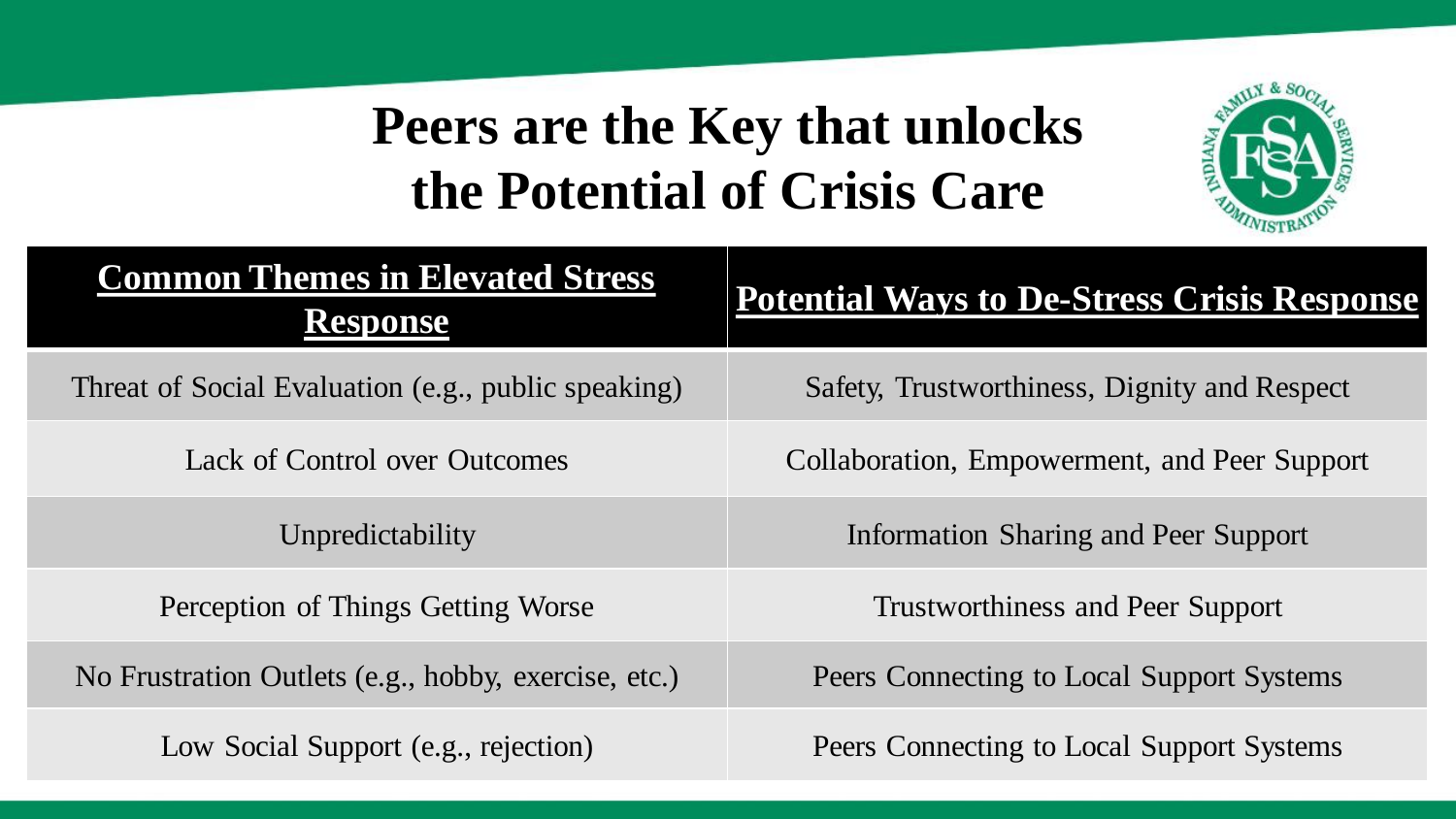### **Federal Law Supports Funding the Entire System**



en. Gardner. Corv IR-COI (Introduced 10/22/2)

116th Congress (2019-2020)

"Use of 9-8-8 funds.--A fee or charge collected under this subsection shall only be imposed, collected, and used to pay expenses that a State … is expected to incur that are reasonably attributed to—

- (A) ensuring the efficient and effective **routing of calls** made to the 9-8-8 national suicide prevention and mental health crisis hotline to an appropriate crisis center; and
- (B) **personnel and the provision of acute mental health, crisis outreach and stabilization services** by directly responding to the 9-8-8 national suicide prevention and mental health crisis hotline."

"the fee or charge is held in a sequestered account to be **obligated or expended only in support of 9-8-8 services, or enhancements of such services**, as specified in the provision of State or local law adopting the fee or charge." S.2661 - National Suicide Hotline Designation Act of 2020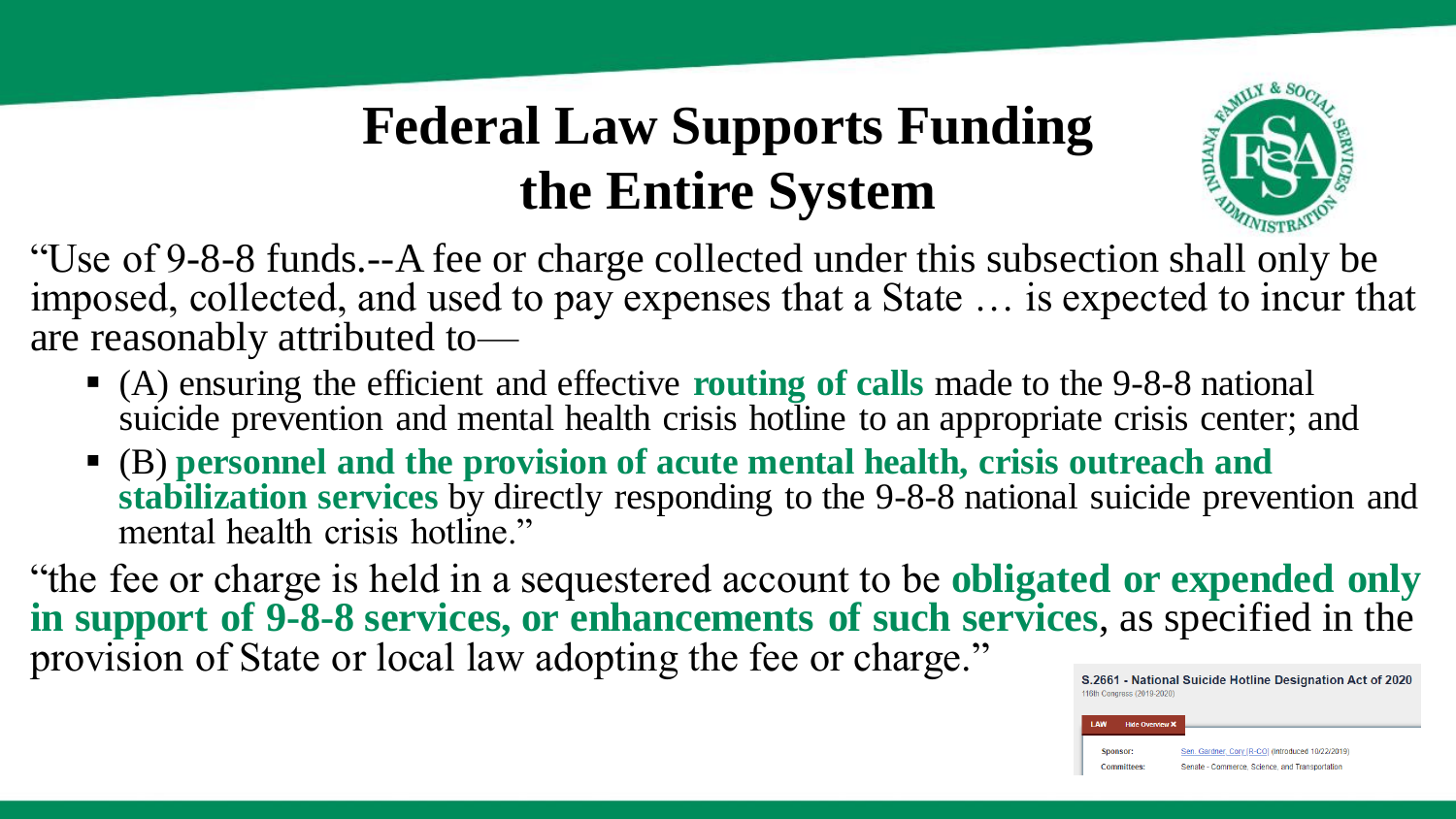### **Financial Sustainability: Braided Funding Strategies**



- **Medicaid**
- **SAMHSA Block Grants**
- **Discretionary Grant Funding**
	- Vibrant Capacity Building Grant
	- Vibrant State 988 Planning Grant
	- SAMHSA 988 Cooperative Agreement
- **American Rescue Plan Act Funds**
	- Including Home and Community Based Funds
- **988 fee similar to 911?**
- **Medicare? Commercial Insurance?**

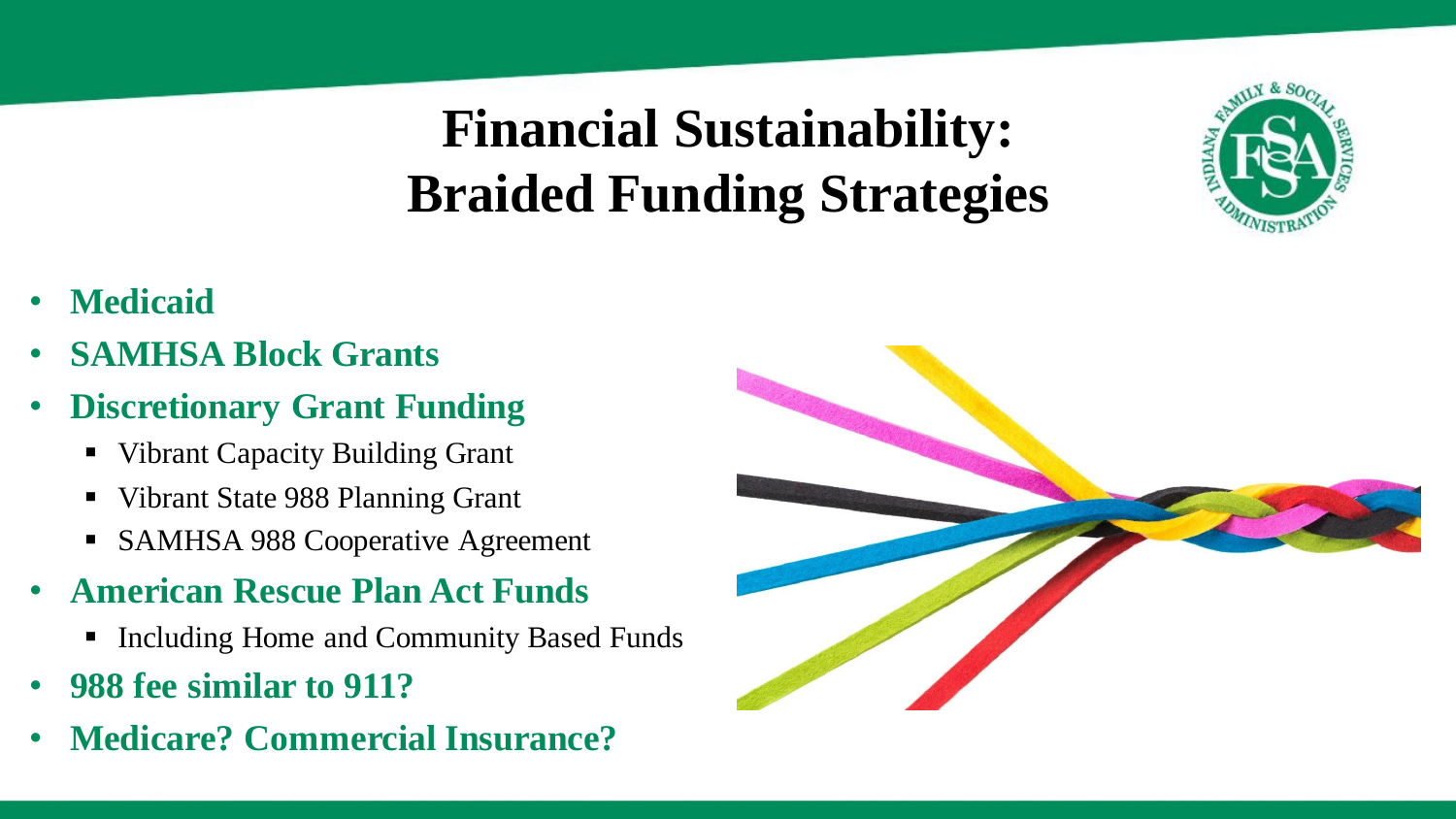# **Equity, Inclusion, and Diversity in 988**

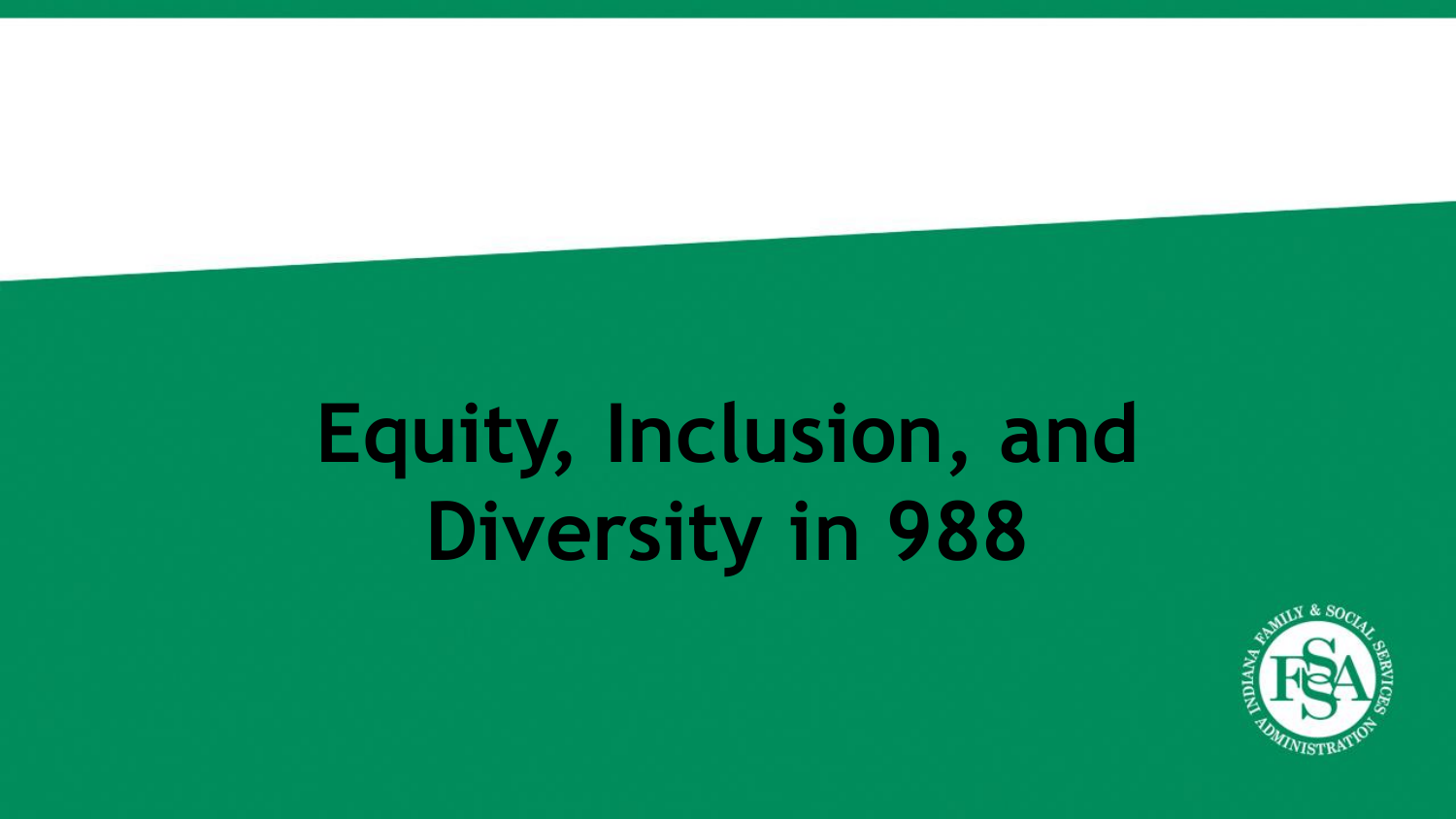

## **What Does "All" Mean to Us?**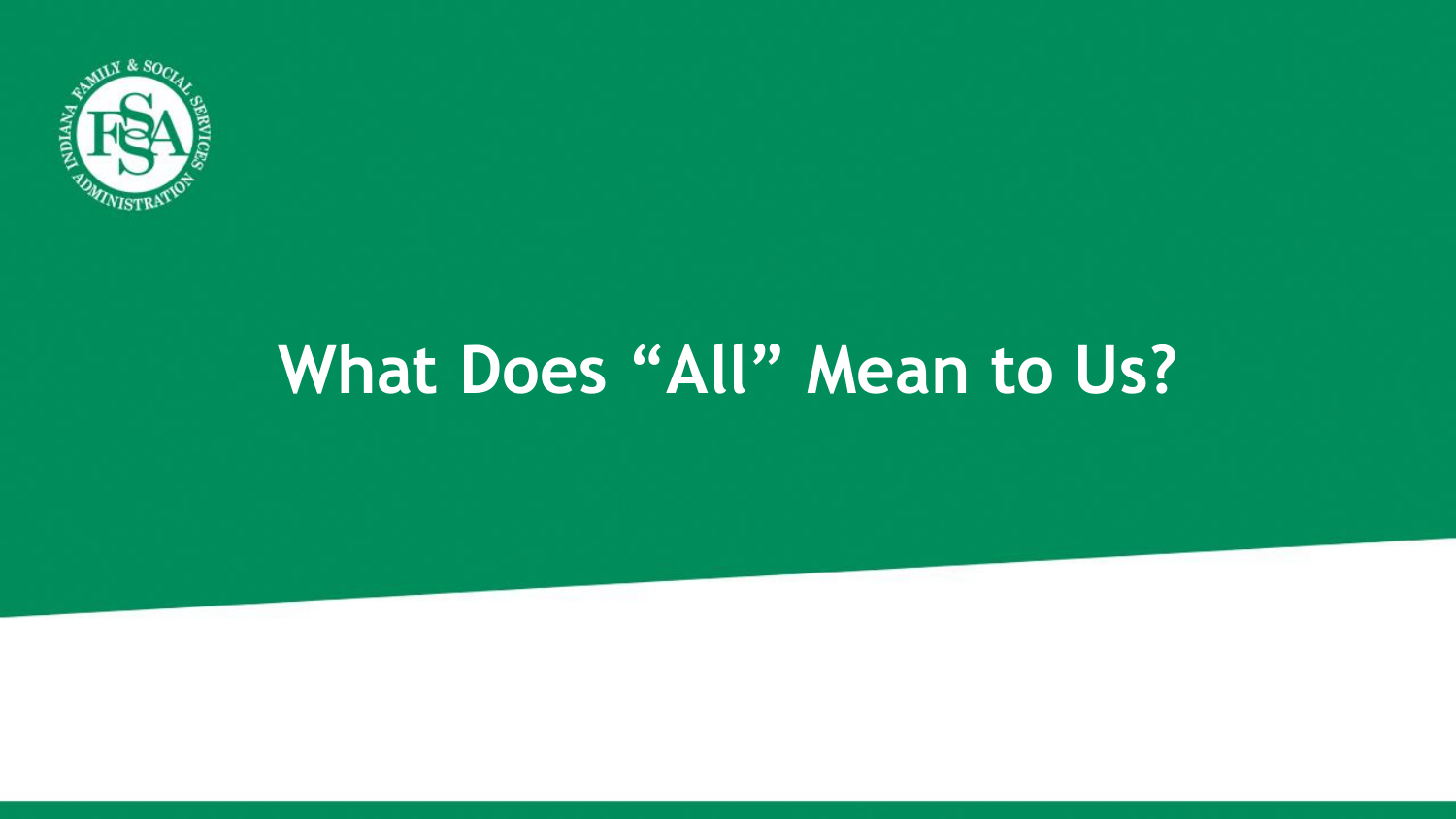## **Who is represented on the Equity Committee?**

Immigrant Community Deaf and Hard of Hearing Community LGBTQ+++ Population Rural Areas and Farm Communities Persons with Disabilities- Intellectually and Developmentally Incarcerated Community Veterans BIPOC Communities Substance Use Disorder Tribal Communities Amish Religious Communities & many other groups and communities

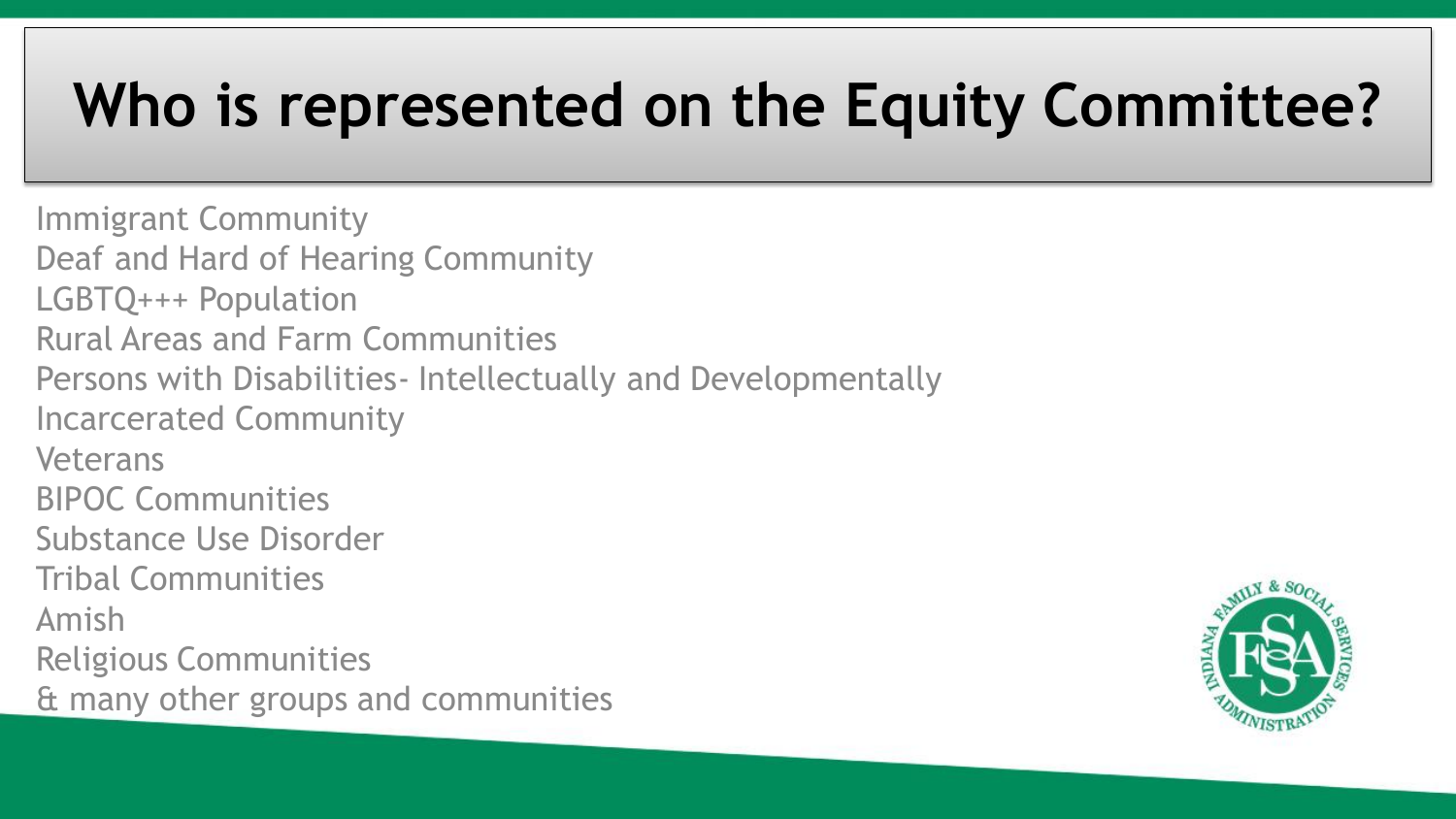## **What is the Equity Committee Working On?**

- Short term plan
- Long term plan
- Community engagement
- Identifying gaps in services
- Increasing access to 988 and support services

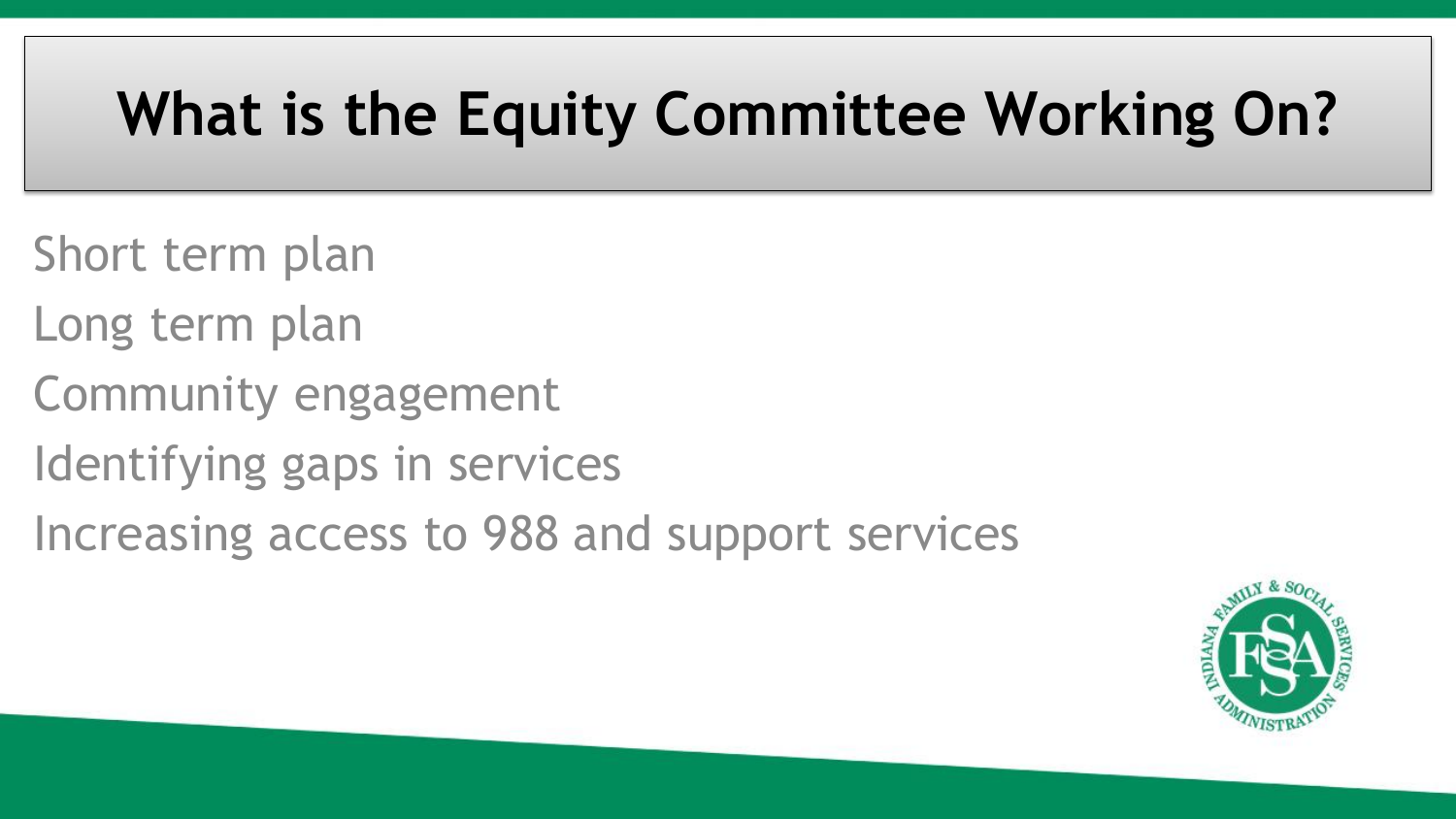

# **988 Committees: Answering Questions for the Infrastructure of the Indiana 988 Crisis Line**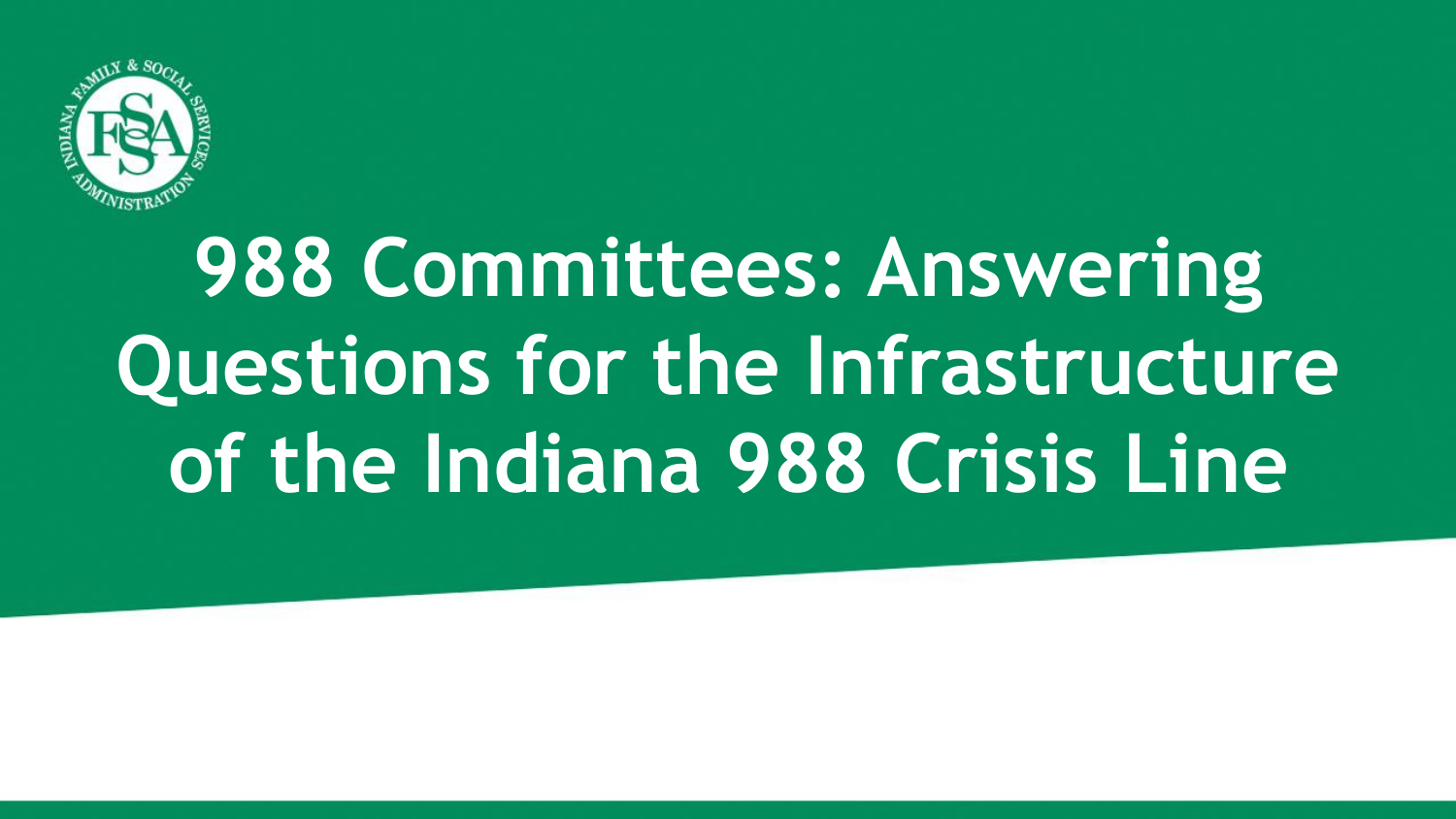## **Who is at the table?**

- NSPL Center Representatives
- First Responder Representatives
- Crisis and Suicide Intervention Representatives
- Intellectual and Developmental Disability Representatives
- Medicaid Representatives
- Community Mental Health Center (CMHC) Representatives
- NAMI Representatives
- Crisis Intervention Team Representatives
- Those with Lived Experiences
- Those with Extensive Knowledge of Local/State Resources
- Those with a Passion for Equitable and Accessible Mental Health Services and Criminal Justice Diversion

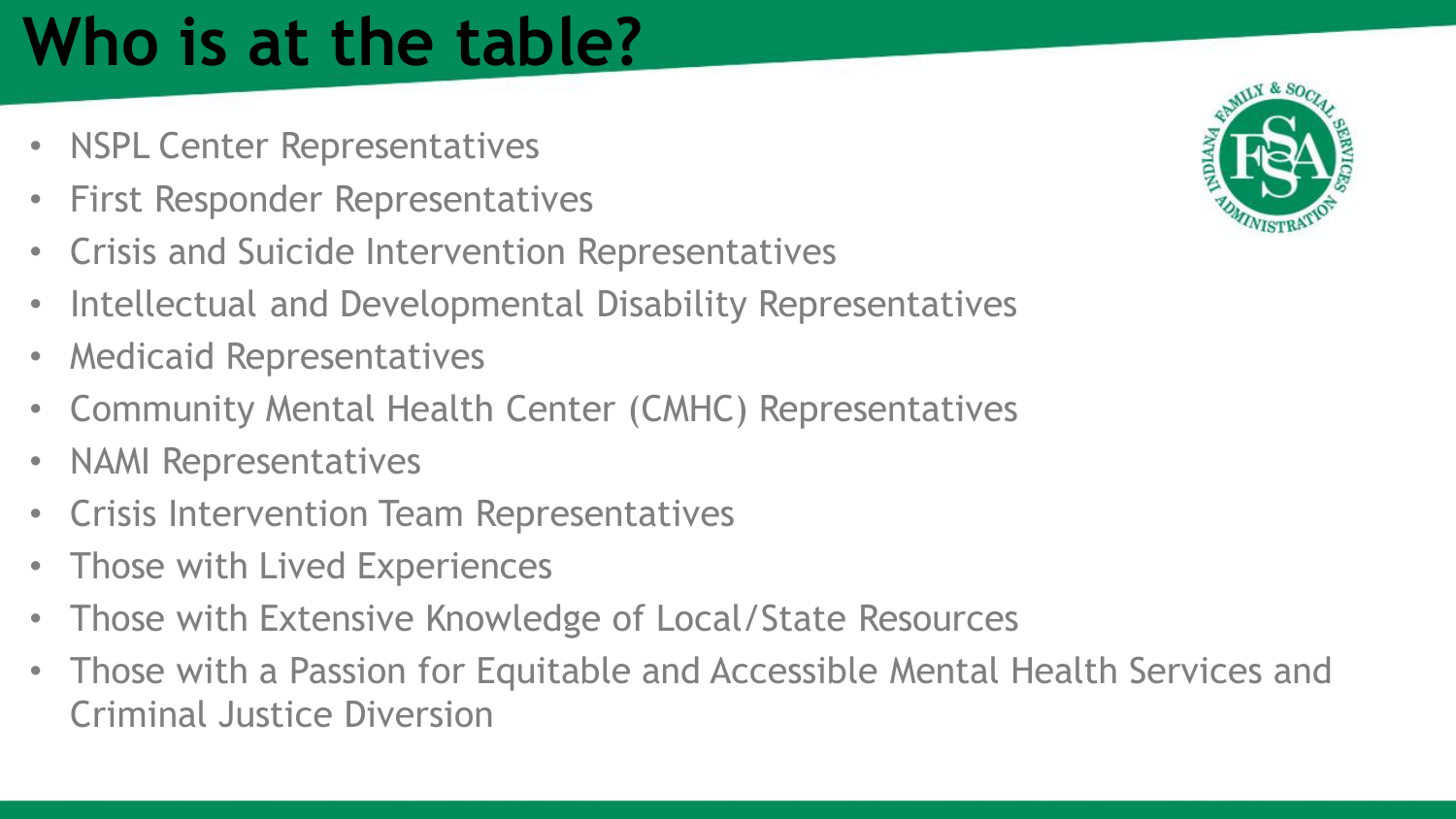

### **988 Planning Committees**

Operations and **Training** 

Marketing and Education

Resources, Referrals, and Linkages

• Developing standardized operational standards and training for Indiana's 988 Centers

Equity  $\left\{\left\{\right.\right.\right.$   $\left\{\right. \right.$  Ensuring that people in crisis are treated justly according to their circumstances

• Improving public understanding and awareness of 988 services

• Ensuring 988 centers have up-to-date resources and linkage information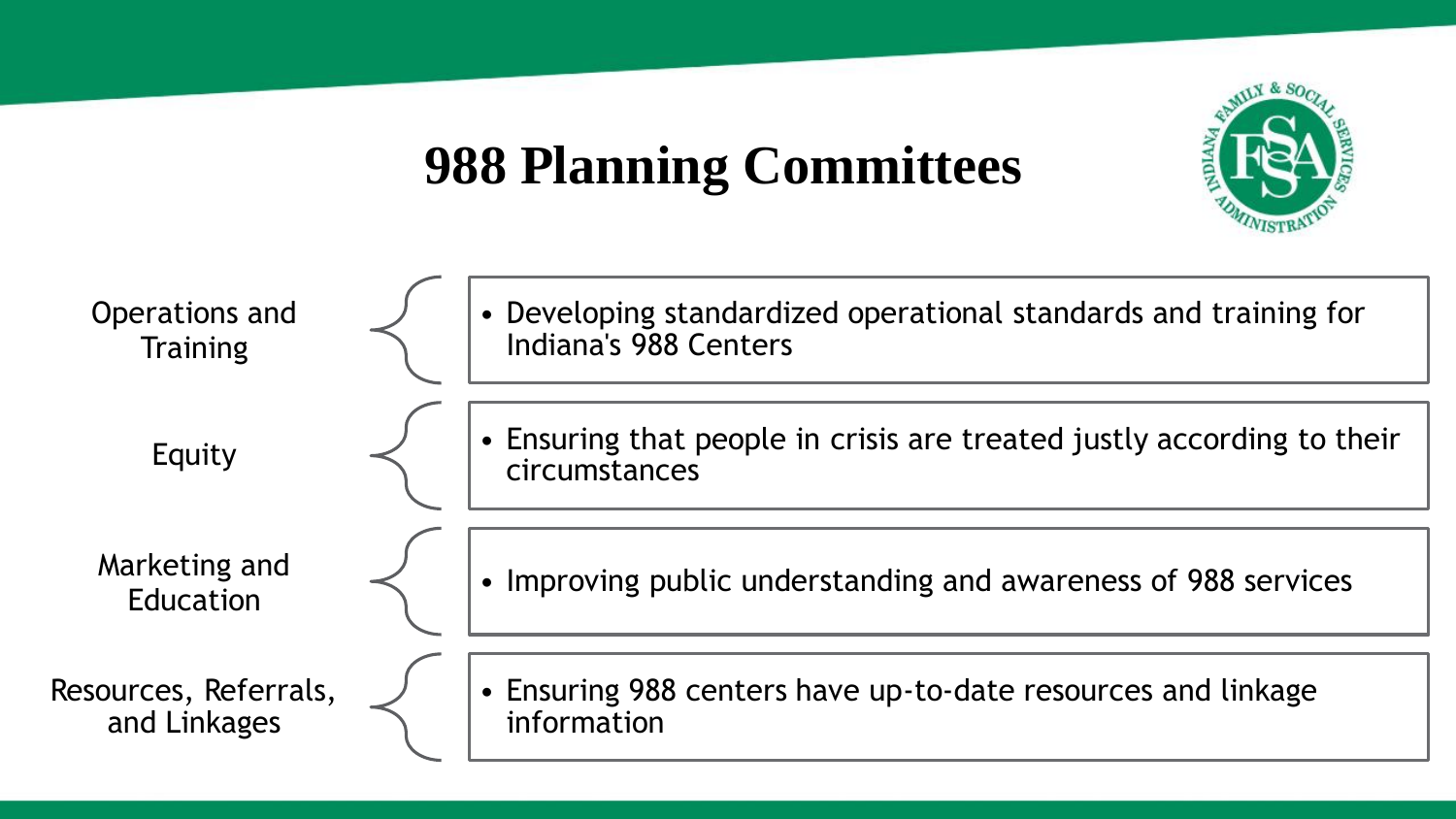## **Goal of the 988 Planning Committees**



Each committee's overall goal is to help realize the State of Indiana's vision for 988 which is to provide quick, competent, and nation-leading crisis response services for every Indiana resident.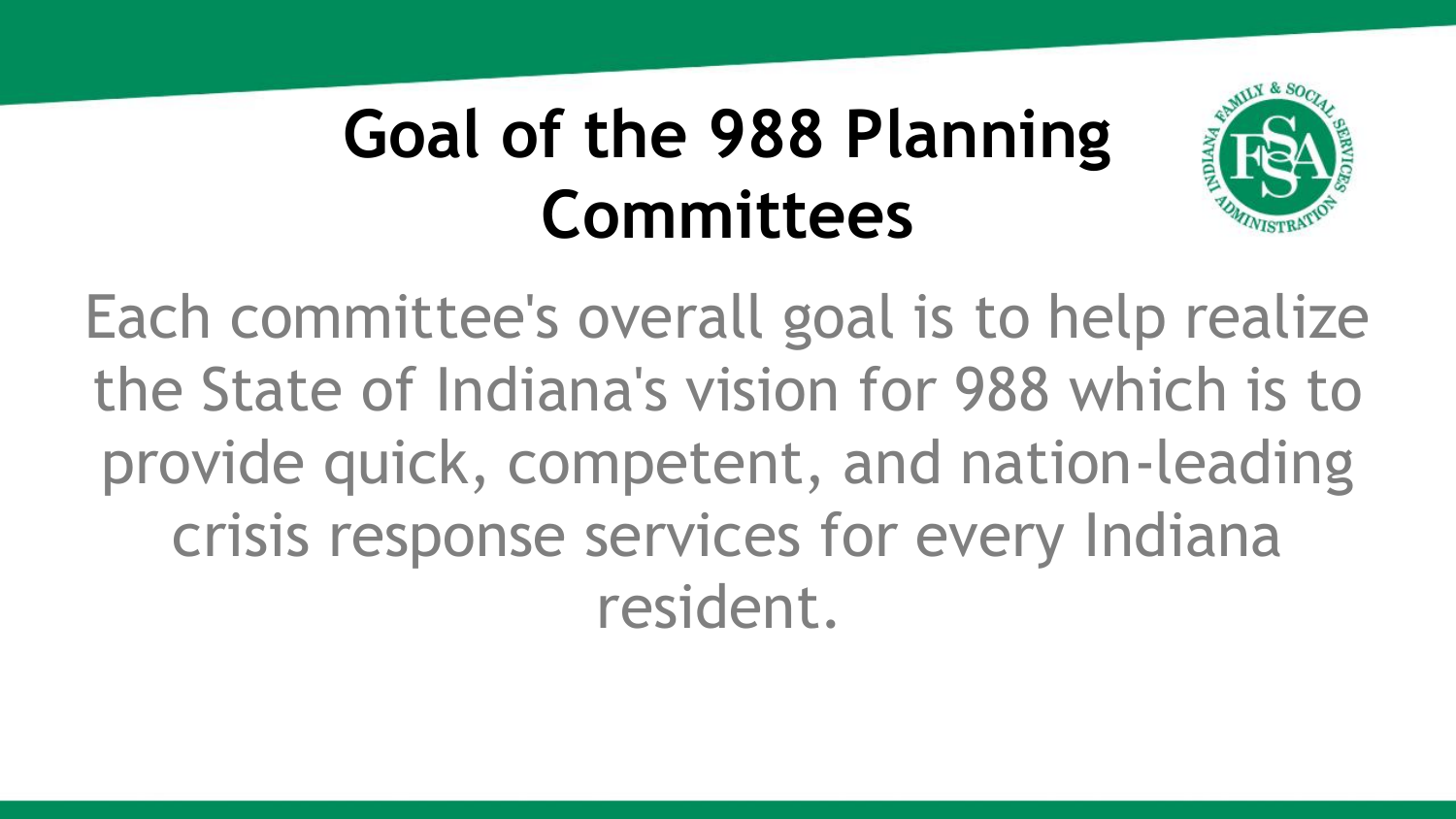

# **911 and 988 Working Together to Serve All Indiana Residents**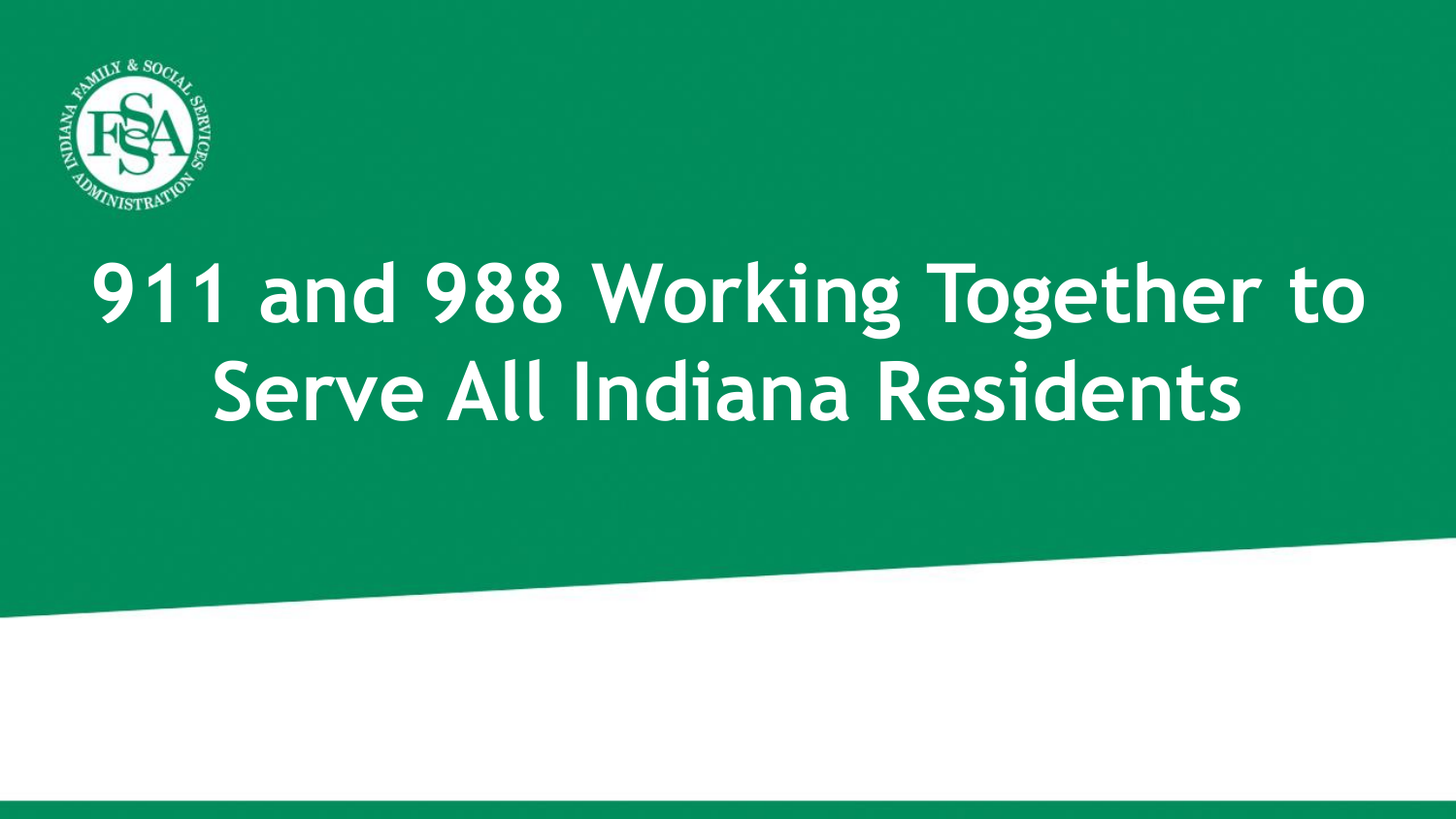## **Forming Relationships and Understanding One Another**



- 121 Public Safety Answering Points (PSAPs) in Indiana
- December 2021 all were invited to join a committee to look at interoperability
- Goal was to have representation from all 4 quadrants of the state, as well as central Indiana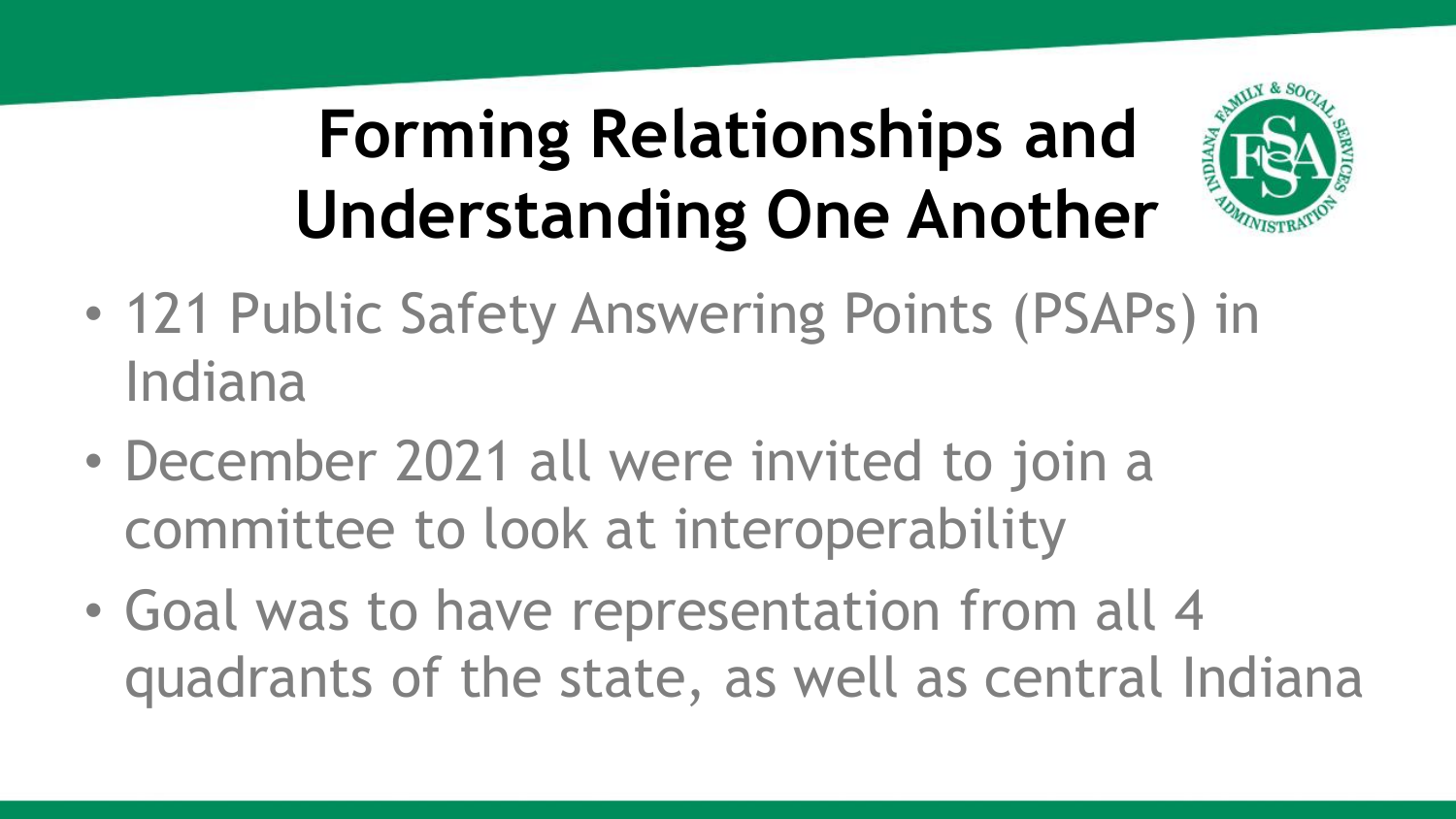

# **First Meeting Held in January**

- 24 members
- 21 counties represented
- All 4 quadrants and Central Indiana
- Representatives from the State 911 Board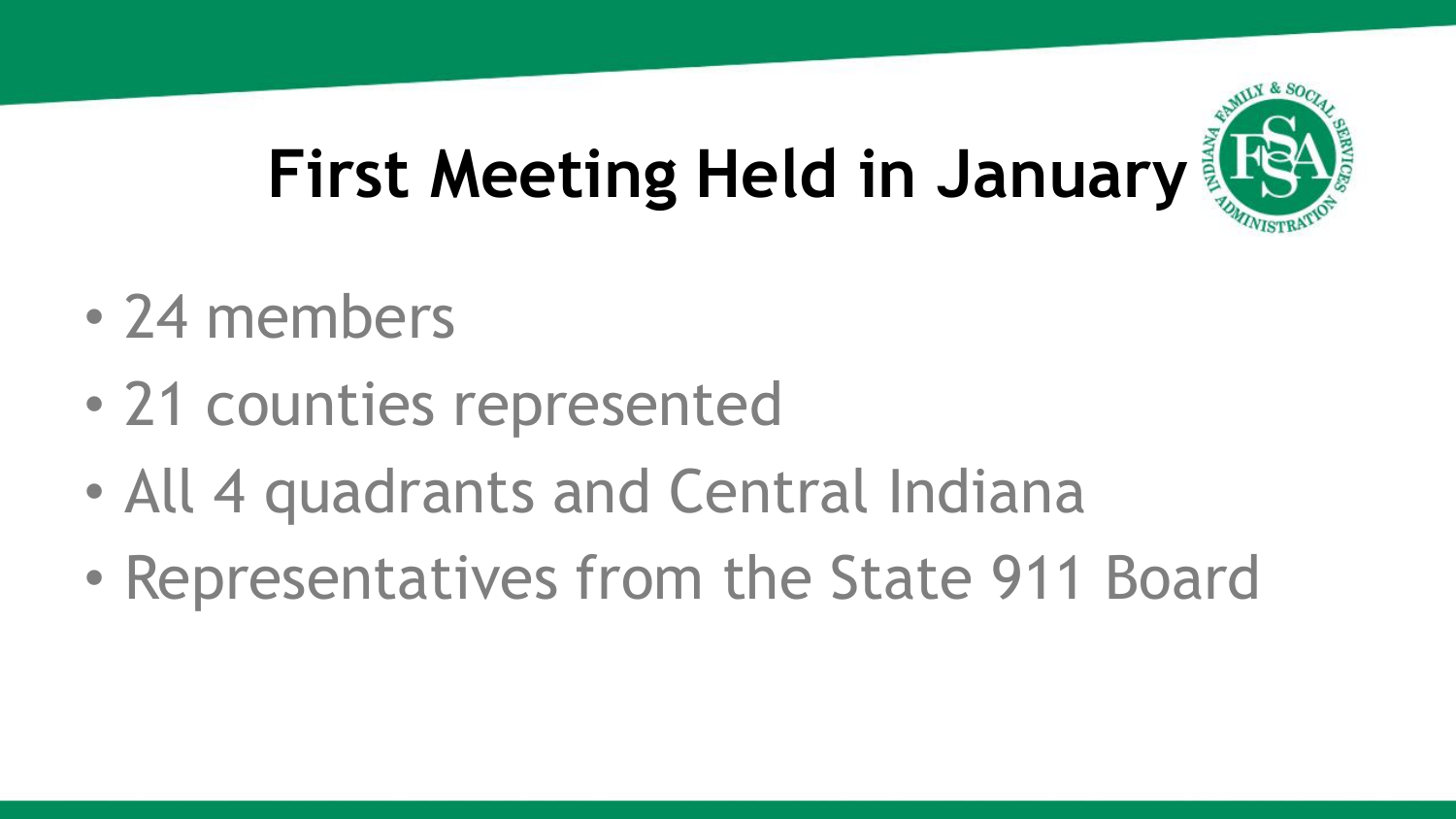

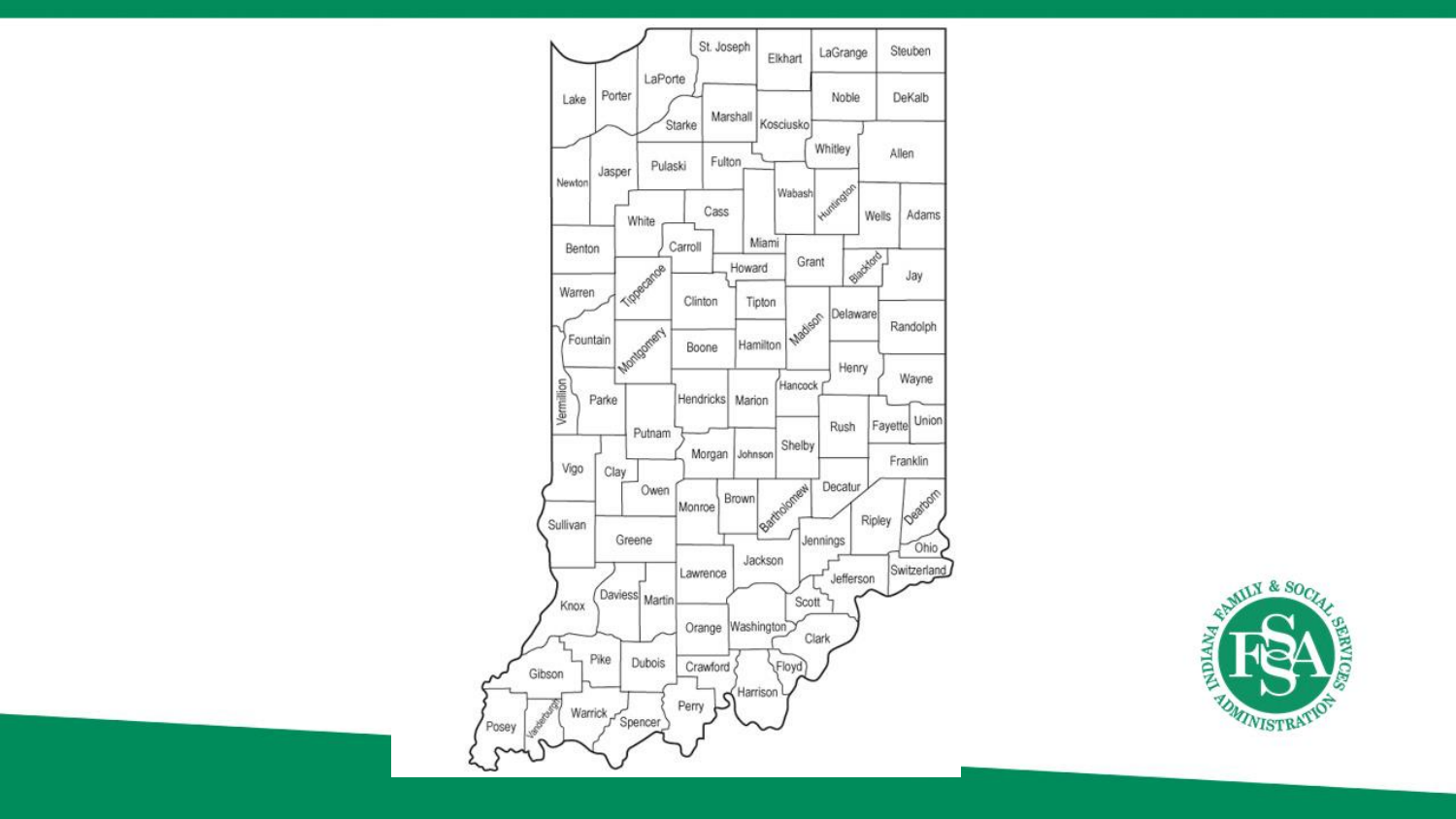# Why did you commit to being **a part of this working group?**



- Suicide is one of the hardest calls that 911 dispatchers take, and dispatchers often feel uneasy to give the wrong response and advice to the caller.
- Indiana leads in many ways for 911, and 988 should do the same.
- COVID has increased behavioral health calls and it is time to change our response to the caller to give them better services.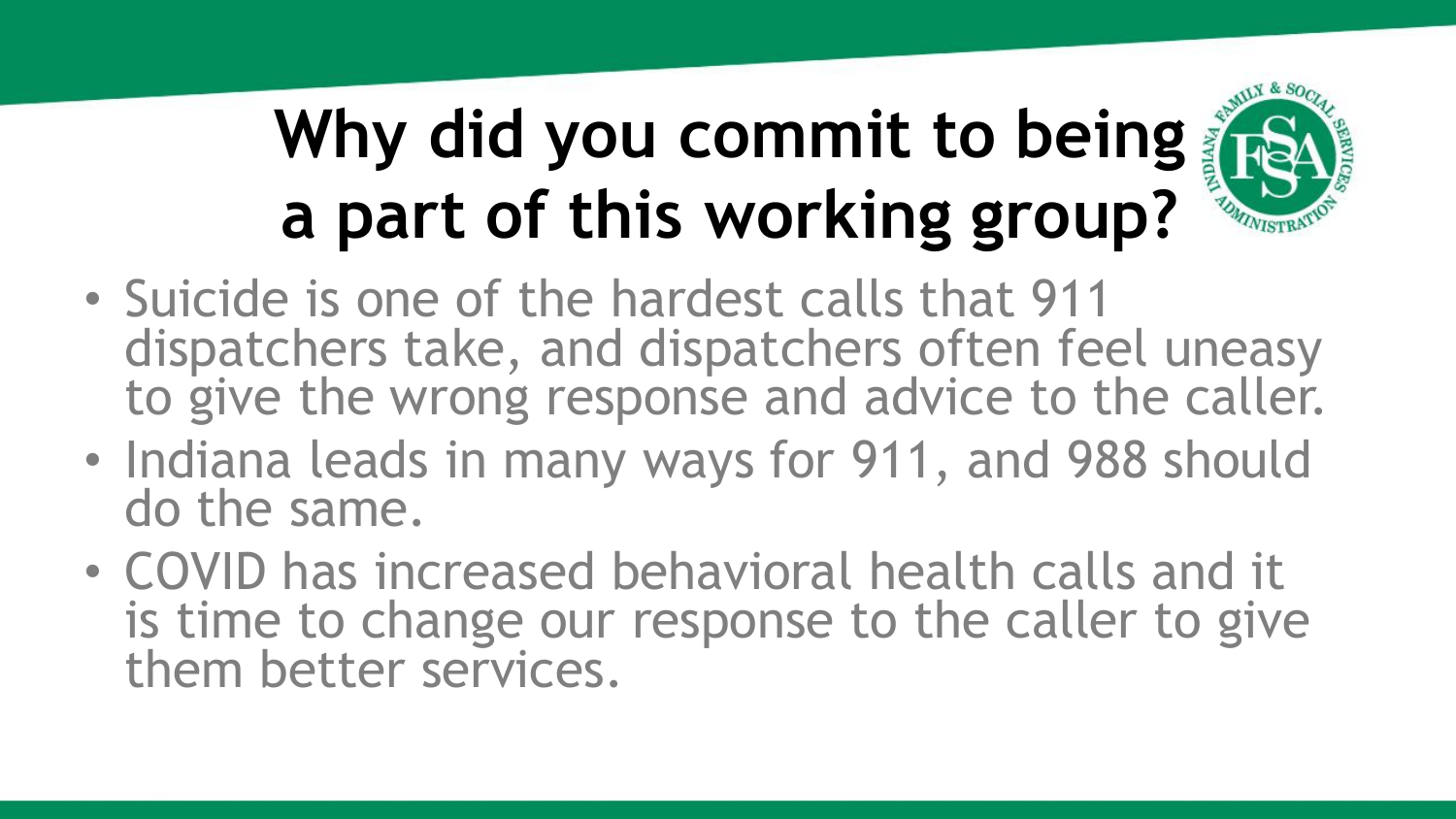## **Why did you commit to being a part of this working group?**



- Set standards for Indiana.
- Personal family impact regarding suicide. If services would have been different then, what would the outcome have been?
- Importance of mental health and suicide prevention in our communities, workplaces, and society.
- To destigmatize mental health needs.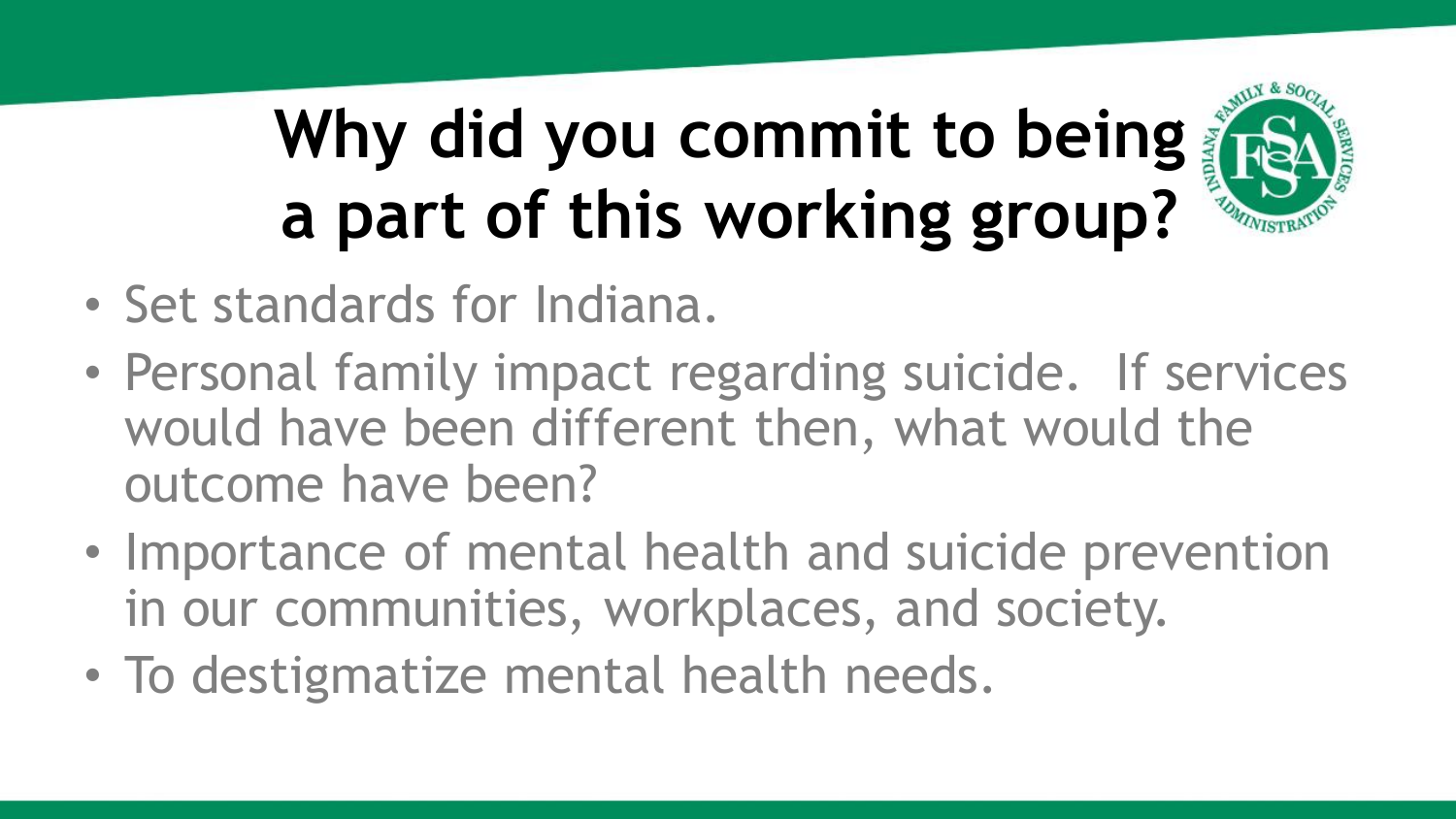## **Our Work Together – 911/988 Interoperability Committee**



- Bridging language barriers between PSAPs and 988 -Codes, signals, and behavioral health language
- Data Collection different platforms within law enforcement
- Training what is currently offered, when, and how vs. what do we want for the future
- What calls for service is 911 comfortable diverting to 988
- Understanding the role and training of 988 crisis specialists at our NSPLs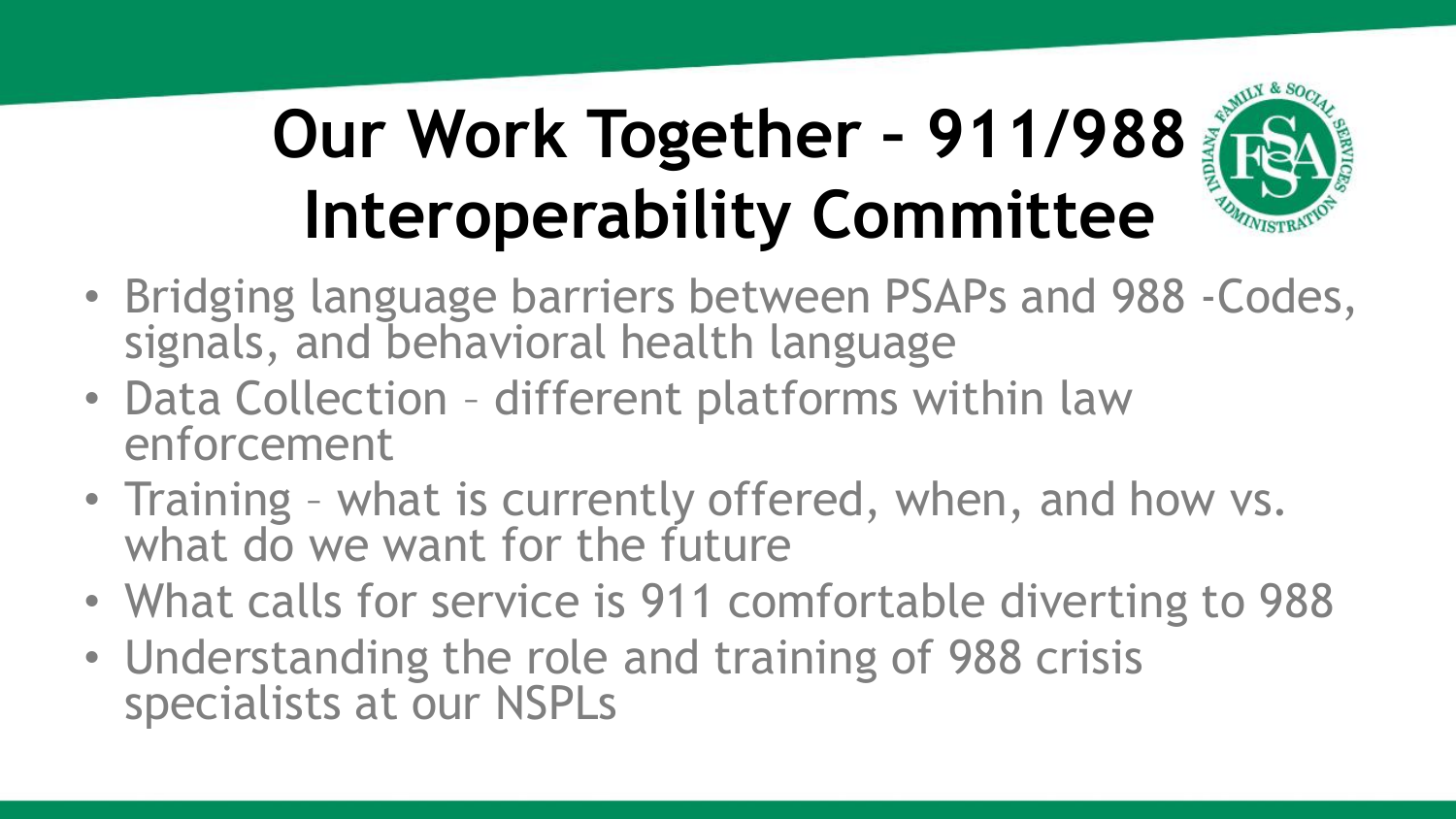## **Growing CIT in Indiana**

**13 counties active, 8 planning, 6 interested, 2 modified, 1 MH training**

#### **Crisis Intervention Team (CIT) Program Goals**

To **improve safety during law enforcement encounters** with people experiencing a mental health crisis, for everyone involved.

To increase connections to **effective and timely** mental health services for people in mental health crisis.

To **use law enforcement strategically during crisis situations**—such as when there is an imminent threat to safety or a criminal concern—and increase the role of mental health professionals, peer support specialists, and other community supports.

To **reduce the trauma** that people experience during a mental health crisis and thus **contribute to their long-term recovery**.